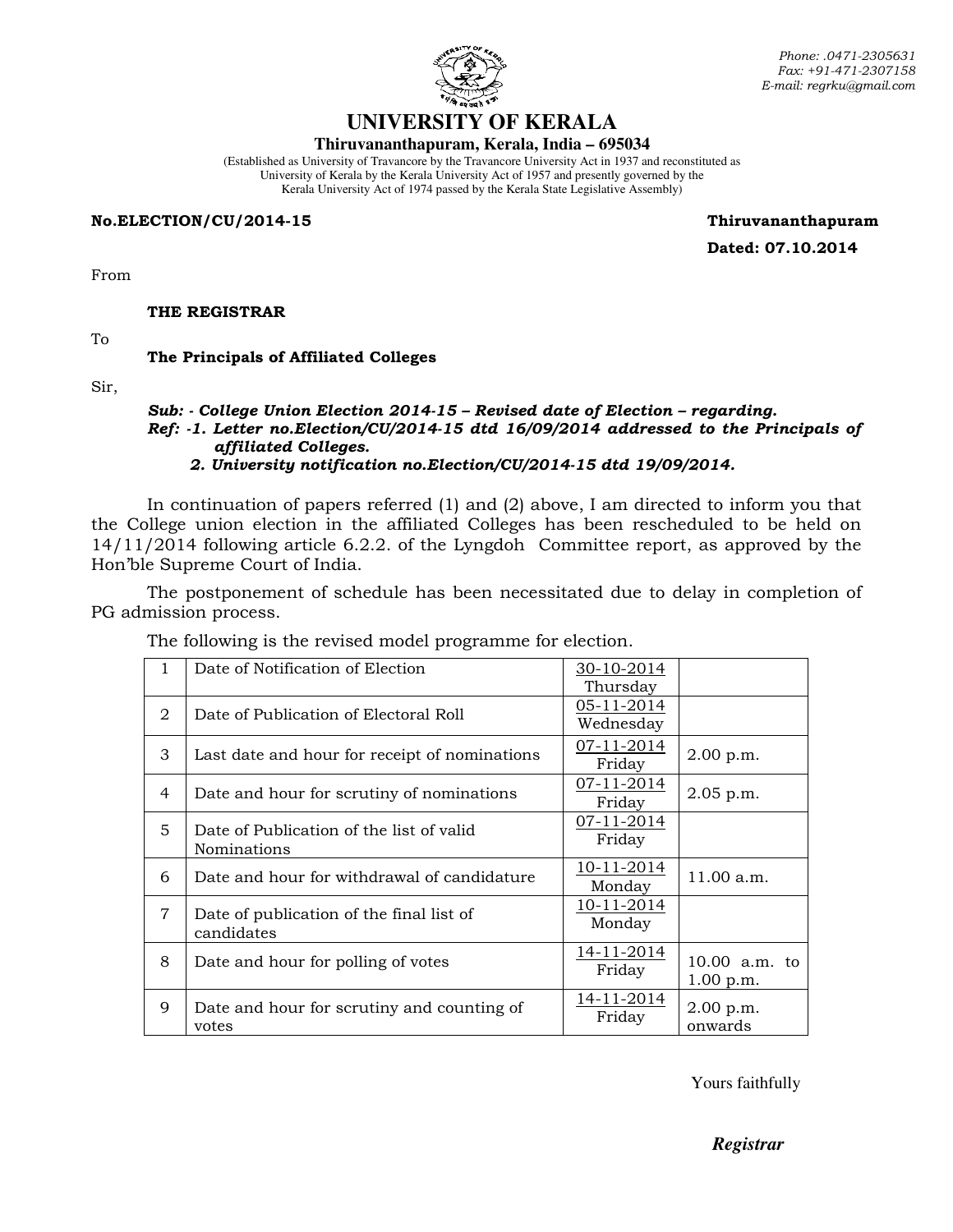### PROFORMA FOR FURNISHING DETAILS OF UNIVERSITY UNION COUNCILLOR(S) 2014-2015

- 1. Name and address of College : 2. Year for which the Councillor(s) Is/are elected : 3. \*No.of Councillor(s) elected : 4. Date of election :
- 5. Particulars of Councillor(s) elected :

| Name, class and College Address<br>of the councillor(s) elected | <b>Home Address</b> | Signature (To be signed<br>in the presence of the<br>Principal) |
|-----------------------------------------------------------------|---------------------|-----------------------------------------------------------------|
|                                                                 |                     |                                                                 |
|                                                                 |                     |                                                                 |
| 2.                                                              |                     |                                                                 |
|                                                                 |                     |                                                                 |

- Certified that the councilor (s) has/have signed in my presence.
- Signature attested

College Seal Signature of the Principal

### \*\* Space for affixing Photographs of the Councillor(s)

 $1.$  2.

**Note:** \* The number of Councillors from each college will be restricted to one where the strength of the student is less than 500 and to two where it is 500 or more.

\*\* The photographs are to be attested by the Principal on the reverse side and to be affixed using staples.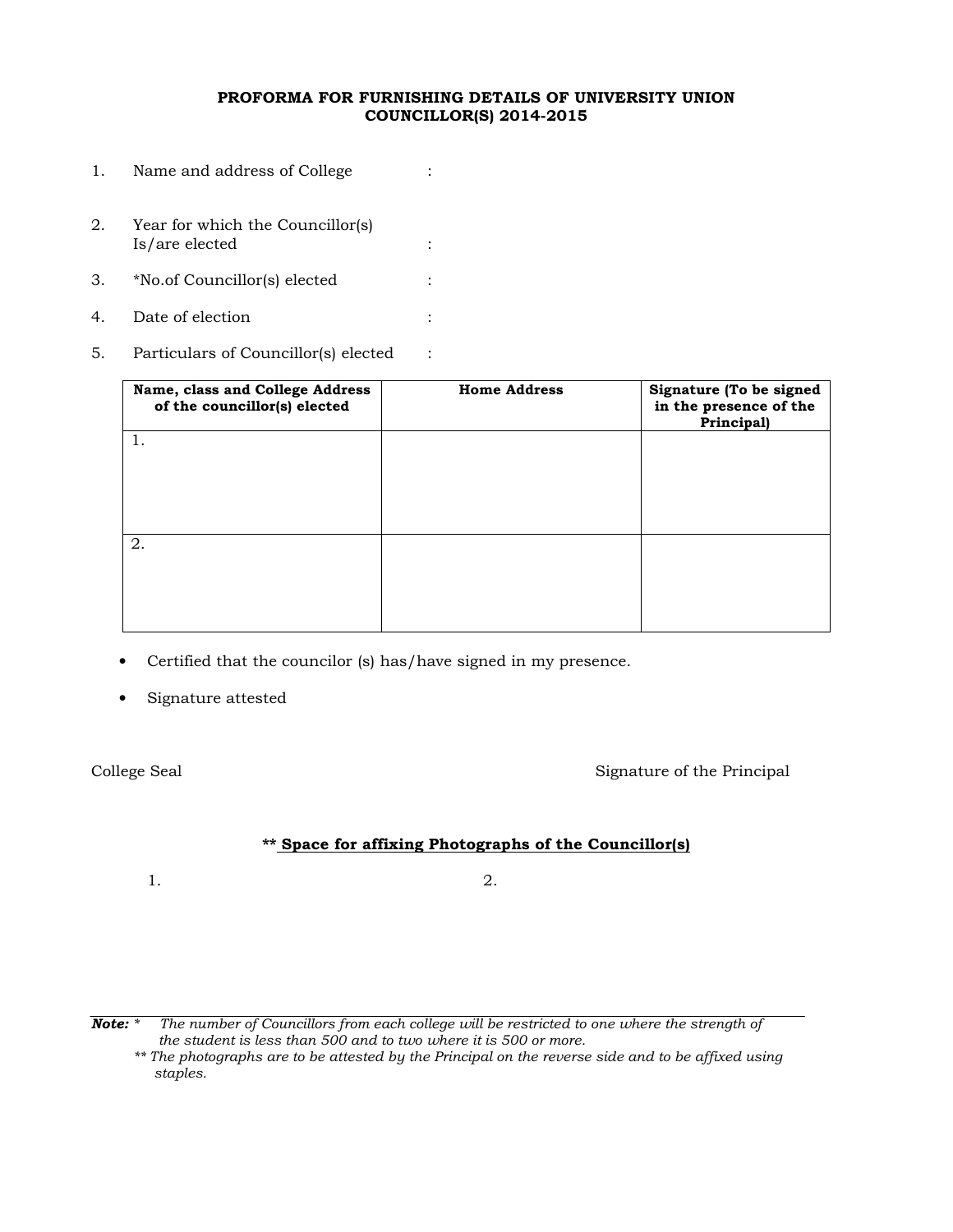# 6.5 Eligibility Criteria for Candidates

(Lyngdoh committee report pages 47,48 & 49 as accepted by the Hon'ble Supreme Court of India)

- 6.5.1 Under graduate students between the ages of 17 and 22 may contest elections. This age range may be appropriately relaxed in the case of professional colleges, where course often range between 4 to 5 years.
- 6.5.2 For Post Graduate Students the maximum age limit to legitimately contest an election would be 24-25 years.
- 6.5.3 For research students the maximum age limit to legitimately contest an election would be 28 years.
- 6.5.4 Although, the committee would refrain from prescribing any particular minimum marks to be attained by the candidate, the candidate should in no event have any academic arrears in the year of contesting the election.
- 6.5.5 The candidate should have attained the minimum percentage of attendance as prescribed by the University or 75% attendance, which ever is higher.
- 6.5.6 The candidate shall have one opportunity to contest for the post of office bearer, and two opportunities to contest for the post of an executive member.
- 6.5.7 The candidate shall not have a previous criminal record, that is to say he should not have been tried and/ or convicted of any criminal offence or misdemeanor. The candidate shall also not have been subject to any disciplinary action by the University authorities.
- 6.5.8 The candidate must be a regular, full time student of the College/ University and should not be a distance/ proximate education student. This is to say that all eligible candidates must be enrolled in a full time course, the course duration being one year.

Election to (here mention the vacancy to which Election is being conducted)

..............................................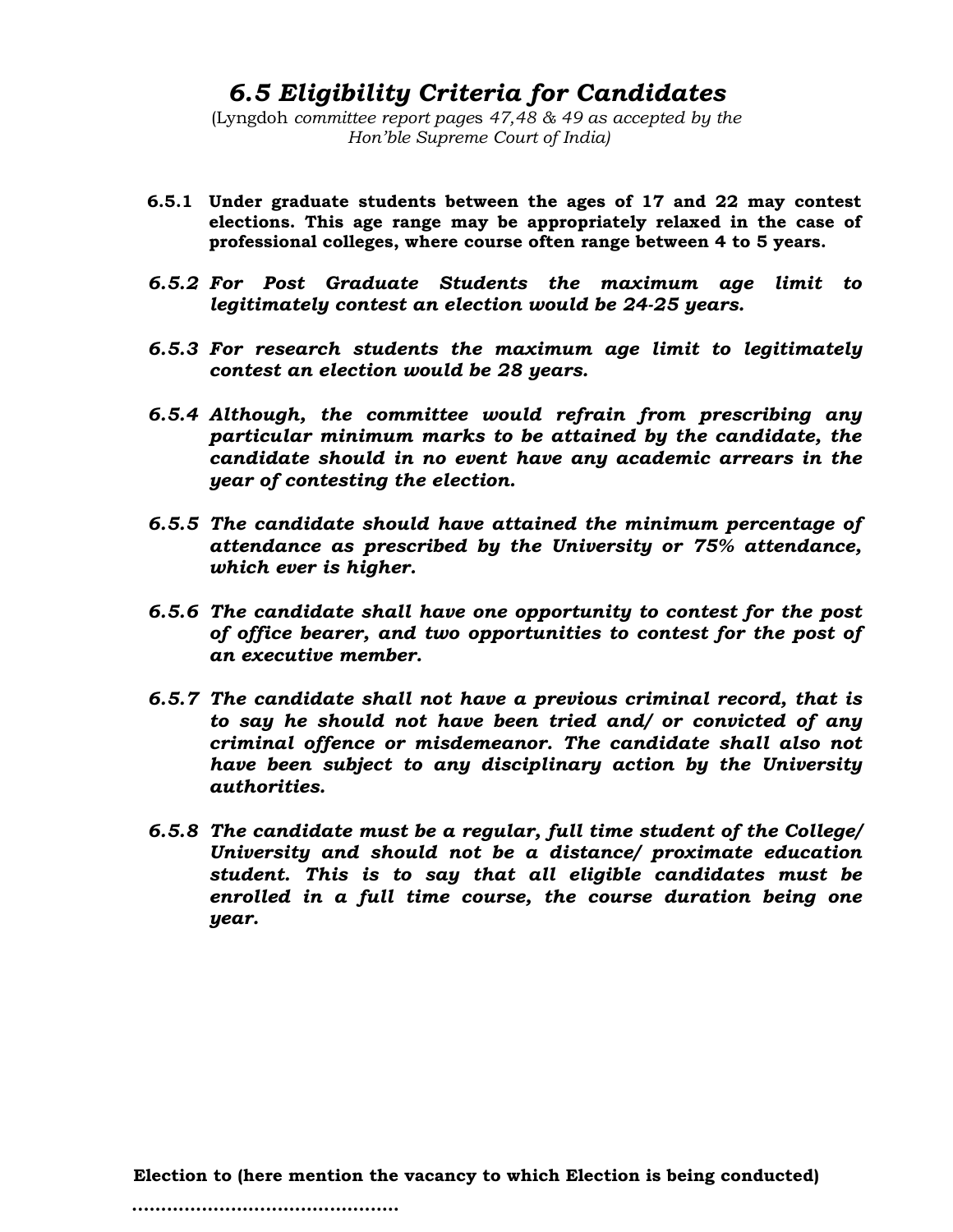# NOMINATION PAPER

| Name of the Candidate                         |                                                             |  |  |  |  |
|-----------------------------------------------|-------------------------------------------------------------|--|--|--|--|
| Class of the Candidate                        |                                                             |  |  |  |  |
| Group/Subject                                 |                                                             |  |  |  |  |
| Number of the candidate in the electoral roll |                                                             |  |  |  |  |
| Consent of the candidate<br>the body to       | I agree, if elected to serve on<br>which I am proposed as a |  |  |  |  |
| candidate                                     |                                                             |  |  |  |  |
|                                               | Signature                                                   |  |  |  |  |
|                                               | Date:                                                       |  |  |  |  |
| Name of the Proposer                          |                                                             |  |  |  |  |
| Class                                         |                                                             |  |  |  |  |
| Group/Subject                                 |                                                             |  |  |  |  |
| Number of the Proposer in the electoral roll  | Signature of the Proposer                                   |  |  |  |  |
|                                               | Date:                                                       |  |  |  |  |
| Name of the Proposer                          |                                                             |  |  |  |  |
| Class                                         |                                                             |  |  |  |  |
| Group/Subject                                 |                                                             |  |  |  |  |
| Number of the Proposer in the electoral roll  |                                                             |  |  |  |  |
|                                               | Signature of the Seconder                                   |  |  |  |  |
|                                               | Date:                                                       |  |  |  |  |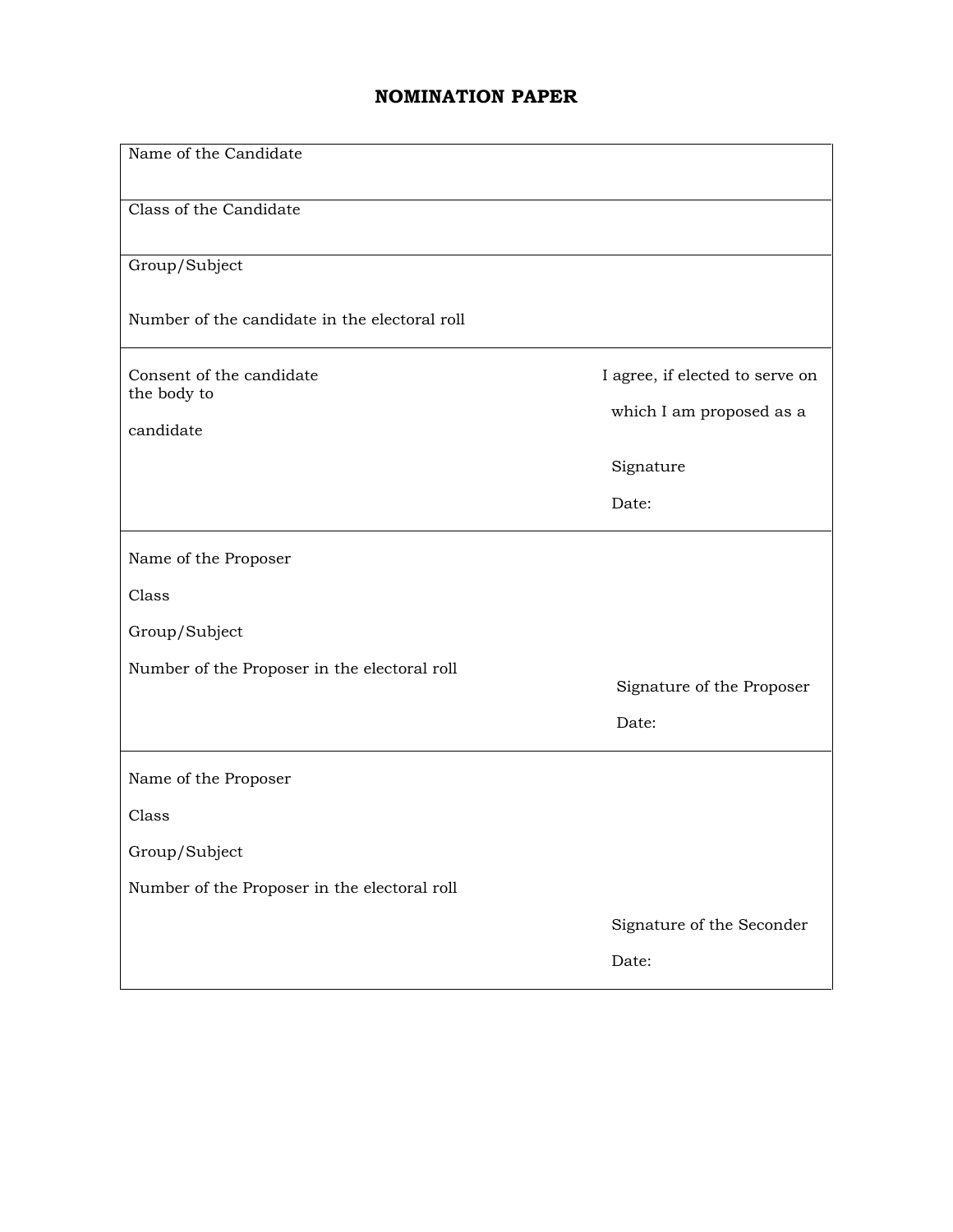# COLLEGE UNION

### Executive Committee:-

The College Union shall have an Executive Committee consisting of:-

- (1) The Chairman
- (2) The Vice-Chairman
- (3) The General Secretary
- (4) The Councillor(s) to the University Union  $\bigcap$  Office Bearers
- (5) The Editor of the College Magazine
- (6) The Arts Club Secretary
- (7) The Secretary for Sports
- (8) One member representing the students of each year of the Degree and Post-graduate Courses.
- (9) Two members elected by the lady students of the College, as far as mixed colleges are concerned.
- (10) One member representing the students belonging to the Scheduled Castes or Scheduled Tribes to be nominated by the Executive Committee in case non of the elected members of the committee belongs to SC/ST.
- (11) The Hon.Treasurer and Staff Adviser (Ex-officio).
- 1. The Chaiman:- The Chairman shall preside over all meetings and other functions of the Union and regulate and control the meetings. In the absence of the Chairman, the Vice-Chairman shall preside at the meeting. If both the Chairman and Vice-Chairman are absent, the members present shall elect one from among themselves as the Chairman for the meeting.
- 2. The Vice-Chairman:- In mixed colleges, the Vice-Chairman shall be a lady student.

 The Vice-Chairman shall perform the duties of the Chairman in his absence or as per the request of the Chairman.

- 3. **General Secretary:-** He shall issue notices for meetings and functions of the Union and keep the minutes and he shall generally be in charge of the conduct of all Union activities. The General Secretary shall take steps to carry out the decisions of the Executive Committee and shall be the custodian of all records relating to the Union.
- 4. The University Union Councillor(s):- The number of Councillors from each college will be restricted to one where the strength of the student is less than 500 and to two where it is 500 or more.

 The Councillor(s) elected by the students will represent the students of the College in the University Union.

- 5. The Editor:- No student of the final year class of a particular course shall be eligible for election as the Editor of the College Magazine. The Editor shall be responsible for the publication of the college Magazine. There shall be an Editorial Board to help the Editor in the Discharge of his duties. The Editorial Board shall consist of:-
	- (i) The Principal
	- (ii) The Editor (Convener)
	- (iii) The Chairman of the College Union
	- (iv) The General Secretary of the College Union
	- (v) Three student members to be nominated by the Executive Committee, and
	- (vi) Two staff members to be nominated by the Executive Committee, and
	- (vii) Two staff members to be nominated by the Principal
- 6. The Arts Club Secretary:- It shall be his duty to organize activities for promoting the artistic talents of the students of the College.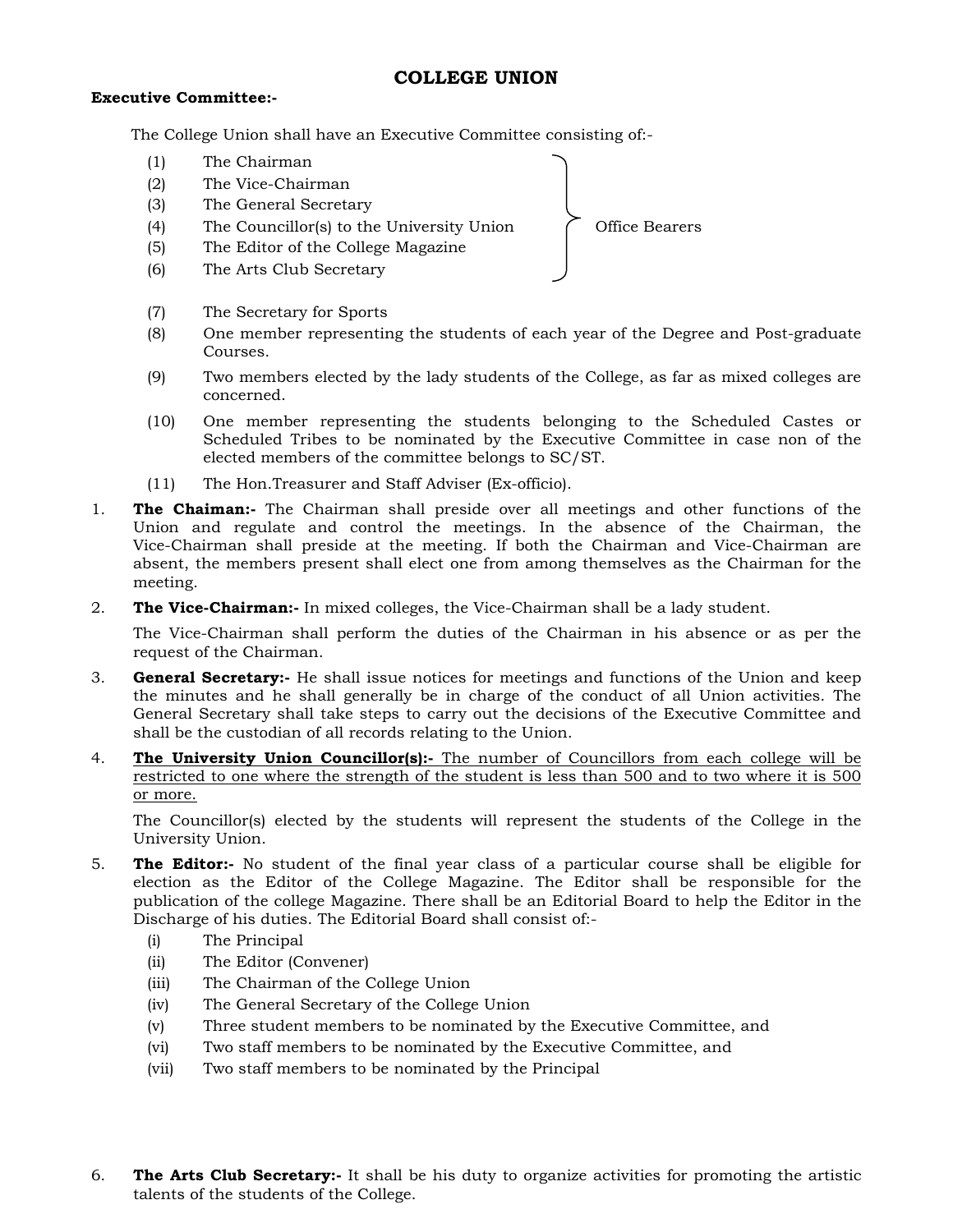- 7. The Secretary for Sports:- The Secretary for Sports shall be nominated by the Executive Committee from among the students of the College. He shall organize activities in the field of sports and games, with the help and co-operation of the General Athletic Committee constituted by the Principal.
- 8. **Secretaries of Association:** Each Association shall have a Secretary who shall organize its activities. In a Degree College each subject may have a Subject Association where membership shall be restricted to students studying the subject as the main subject at the Degree or Postgraduate level. The Head of the Department concerned shall be the President of the Association.
- 9. **Hon. Treasurer:** The Principal of the College shall be the Patron and Hon. Treasurer of the College Union. He can depute a staff member to perform his duties in his absence or if he so desires. The Hon.Treasurer shall be an ex-officio member of the College Union Executive Committee without voting power.
- 10. **Staff Adviser:** It shall be competent for the Principal to nominate as senior member of the teaching staff of the college as the Staff Adviser of the College Union. The Staff Adviser shall be an ex-officio member of the Executive Committee without voting power.
- 11. **Accounts:-** The funds of the College Unions shall be held by the Hon. Treasurer. Expenses of the Union activities shall be met from this fund with the prior sanction of the Executive Committee, except on occasions of emergency. The Hon.Treasurer shall cause to keep regular accounts of the income and expenditure of the Union.

#### 12. Meetings:-

- (a) The Executive Committee shall meet at least once in two months. For all ordinary meetings, there shall be a notice or three clear days. Quorum for the meetings shall be not less than one half of the total number of the members of the committee.
- (b) The Executive Committee shall take decisions by simple majority at its meetings and the Chairman shall have a casting vote.

#### 13. Functioning:-

- (a) The College Union Executive Committee shall formulate the general policy and also guide the activities of the Union. It shall prepare at the beginning of each academic year an annual financial estimate for all activities of the Union and subordinate Associations or Clubs.
- (b) The College Union shall endeavour to organize a student centre to promote club activities like indoor games, Photographic clubs, hobby clubs and so on. The College Union office shall also be housed here. Where a separate building is not available, the Principal may allocate separate space for this purpose.
- (c) In all matters concerned with the College Union, the final decision rests with the Union Executive Committee, but an appeal shall lie to the Patron, when there is a dispute.

#### LYNGDOH COMMITTEE RECOMMENDATIONS AS APPROVED BY THE HON'BLE SUPREME COURT OF INDIA)

Relevant portions of the Report of the Committee Constituted by Ministry of Human Resource Development, Government of India as per the Direction of the Hon'ble Supreme Court of India to frame Guidelines on students' Election In Colleges/Universities

#### 6.5 ELIGIBILITY CRITERIA FOR CANDIDATES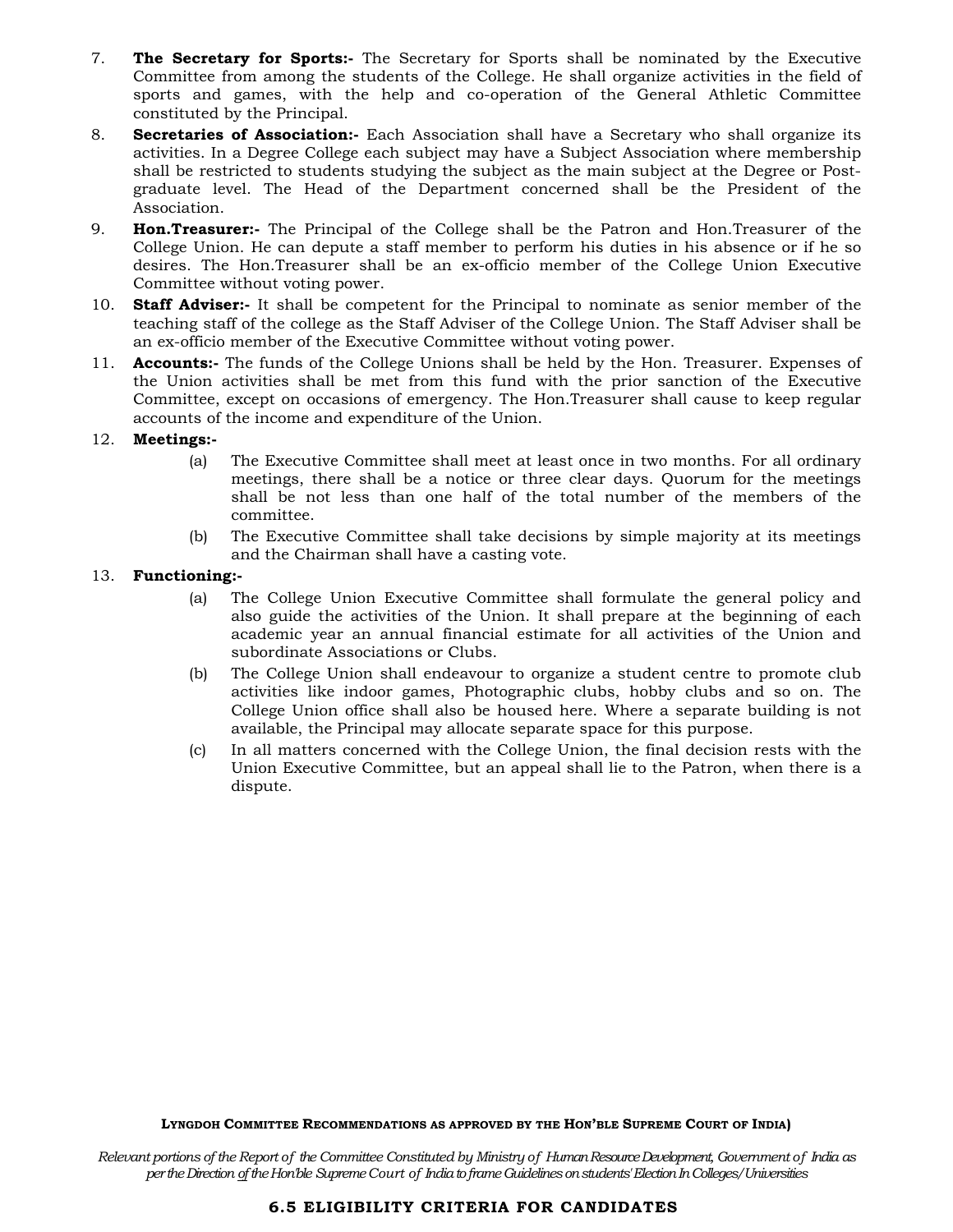- **6.5.1** Under Graduate students between the ages of 17 and 22 may contest elections. This age range may be appropriately relaxed in the case of professional colleges, where course often range between 4 to 5 years.
- 6.5.2 For Post Graduate Students the maximum age limit to legitimately contest an election would be 24-25 years.
- **6.5.3** For research students the maximum age limit to legitimately contest an election would be 28 years.
- **6.5.4** Although, the committee would refrain from prescribing any particular minimum marks to be attained by the candidate, the candidate should in no event have any academic arrears in the year of contesting the election.
- 6.5.5 The candidate should have attained the minimum percentage of attendance as prescribed by the University or 75% attendance, which ever is higher.
- 6.5.6 The candidate shall have one opportunity to contest for the post of office bearer, and two opportunities to contest for the post of an executive member.
- **6.5.7** The candidate shall not have a previous criminal record, that is to say he should not have been tried and/ or convicted of any criminal offence or misdemeanor. The candidate shall also not have been subject to any disciplinary action by the University authorities.
- 6.5.8 The candidate must be a regular, full time student of the College/ University and should not be a distance/ proximate education student. This is to say that all eligible candidates must be enrolled in a full time course, the course duration being one year.

# ELECTION RELATED EXPENDITURE & FINANCIAL ACCOUNTABILITY

6.6.1 The maximum permitted expenditure per candidate shall be Rs. 5000/-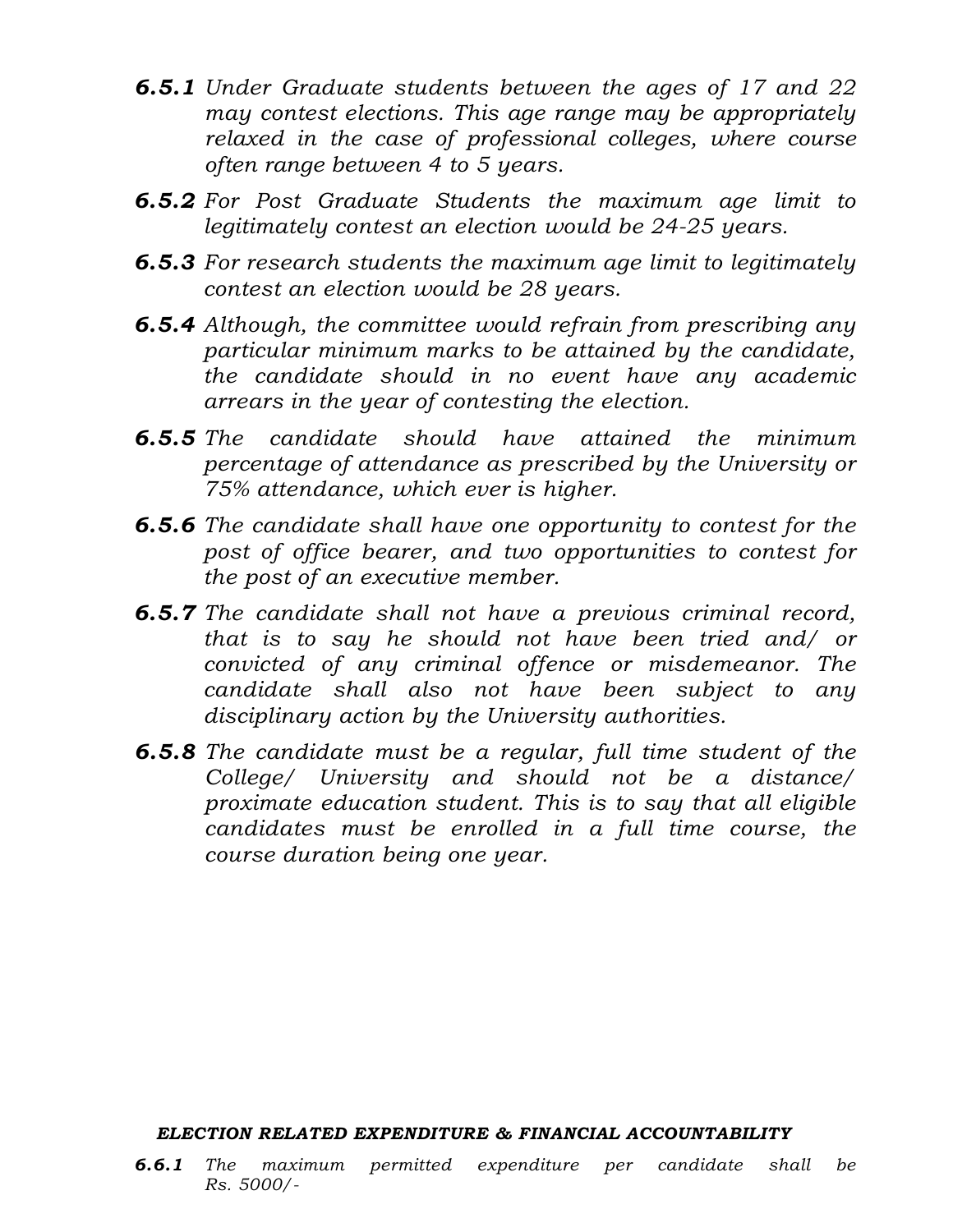- 6.6.2 Each candidate shall, within two weeks of the declaration of the result, submit complete and audited accounts to the college/ university authorities. The college/university shall publish such audited accounts, within 2 days of the submission of such accounts, through a suitable medium so that any member of the student body may freely examine the same.
- **6.6.3** The election of the candidate will be nullified in the event of any non compliance or in the event of any excessive expenditure.
- 6.6.4 With the view to prevent the inflow of funds from political parties into the student election process, the candidates are specially barred from utilizing funds from any other sources than voluntary contributions from the student body.

# 6.7 Code of Conduct for Candidates and Elections Administrators

Just as the Election Commission of India has prescribed a code of conduct for the general elections, it is equally important to prescribe a similar code of conduct for student elections, not only to ensure an orderly, free and fair conduct of the election process, but also to instill in students a sense of propriety in respect of student governance and the conduct of elections, so that the same values may, it is hoped, be carried forward by students interested in a career in national and local politics. The recommended code of conduct also seeks to streamline the election process in such a manner that elections may be conducted efficiently and with minimal use of monetary and other resources.

- **6.7.1** No candidate shall indulge in, nor shall abet, any activity, which may aggravate existing differences or create mutual hatred or cause tension between different castes and communities, religious or linguistic, or between any group(s) of students.
- 6.7.2 Criticism of other candidates, when made, shall be confined to their policies and programs, past record and work. Candidates shall refrain from criticism of all aspects of private life, not connected with the public activities of the other candidates or supporters of such other candidates. Criticism of other candidates, or their supporters based on unverified allegations or distortion shall be avoided.
- **6.7.3** There shall be no appeal to caste or communal feelings for securing votes. Places of worship, within or without the campus shall not be used for election propaganda.
- 6.7.4 All candidates shall be prohibited from indulging or abetting, all activities which are considered to be "corrupt practices" and offences, such as bribing of voters, intimidation of voters, impersonation of voters, canvassing or the use of propaganda within 100 metres of polling stations, holding public meetings during the period of 24 hours ending with the hour fixed for the close of the poll, and the transport and conveyance of voters to and from polling station.
- 6.7.5 No candidate shall be permitted to make use of printed posters, printed pamphlets, or any other printed materials for the purpose of canvassing. Candidates may only utilize hand-made posters for the purpose of canvassing, provided that such hand-made posters are procured within the expenditure limit set out herein above.
- 6.7.6 Candidates may only utilize hand-made posters at certain places in the campus, which shall be notified in advance by the election commission / university authority.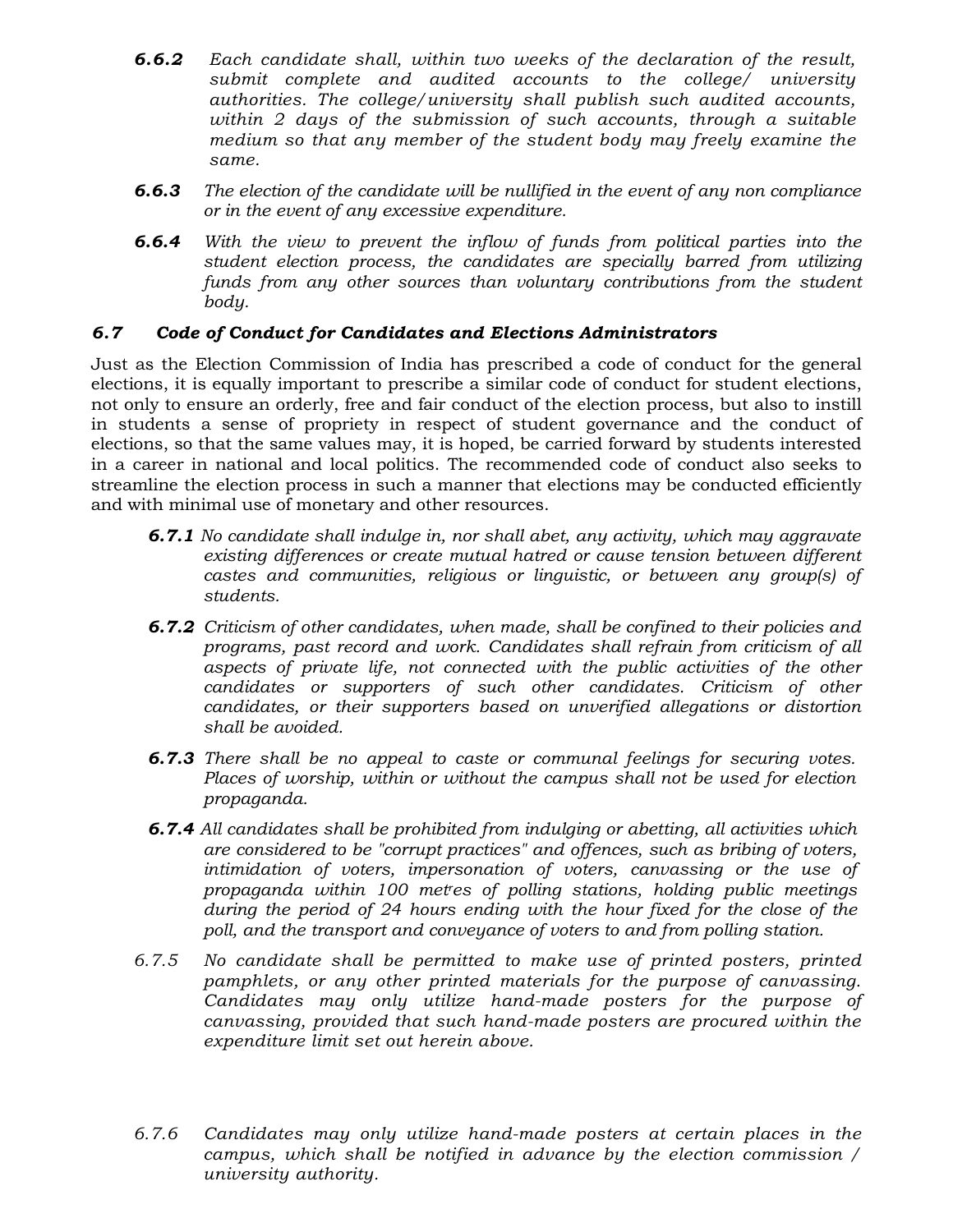- 6.7.7 No candidate shall be permitted to carry out processions, or public meetings, or in any way canvass or distribute propaganda outside the university/college campus.
- 6.7.8 No candidate shall, nor shall his/!her supporters, deface or cause any destruction to any property of the university / college campus, for any purpose whatsoever, without the prior written permission of the college / university authorities. All candidates shall be held jointly and severally liable for any destruction /defacing of any university /college property.
- 6.7.9 During the election period the candidates may hold processions and / or public meetings, provided that such processions and /or public meetings do not, in any manner, disturb the classes and other academic and cocurricular activities of the college/university. Further, such procession / public meeting may not be held without the prior written permission of the college / university authority.
- 6.7.10 The use of loudspeakers, vehicles and animals for the purpose of canvassing shall be prohibited.
- 6.7.11 On the day of polling, student organizations and candidates shall
	- (i) co-operate with the officers on election duty to ensure peaceful and orderly polling and complete freedom to the voters to exercise their franchise without being subjected to any annoyance or obstruction;
	- (ii) not serve or distibute any eatables, or other solid and liquid consumables, except water on polling tiny;
	- (iii) not hand out any propaganda on the polling day.
- **6.7.12** Excepting the voters, no one without a valid pass/letter of authority front the election commission or from the college / university autho<sup>r</sup> ities shall enter the polling booths.
- **6.7.13** The election commission / college/ university authorities shall appoint impartial observers. In the case of deemed universities and self-financed institutions, government servants may be appointed as observers. If the candidates have any specific complaint or problem regarding the conduct of the elections they may bring the same to the notice of the observer.

Observers shall also be appointed to oversee the process of nomination of students in institutions that are following the nomination model of student representation.

- **6.7.14** All candidates shall be jointly responsible for ensuring the cleaning up of the polling area within 48 hours of the conclusion of polling.
- **6.7.15** Any contravention of any of the above recommendations may make the candidate liable to be stripped of his candidature, or his elected post, as the case may be. The election commission /college /university authorities may also take appropriate disciplinary action against such a violator.
- **6.7.16** In addition to the above-mentioned code of conduct, it is also recommended that certain provisions of the Indian Penal Code, 1860 (Section 153, A and Chapter  $IXA$  — "Offences Relating to Election'), may also be made applicable to student elections.

# 6.8 Grievance Redressal Mechanism

 Another important item on the mandate of the Committee was the creation of a grievance redressal mechanism to adjudicate upon disputes arising out of student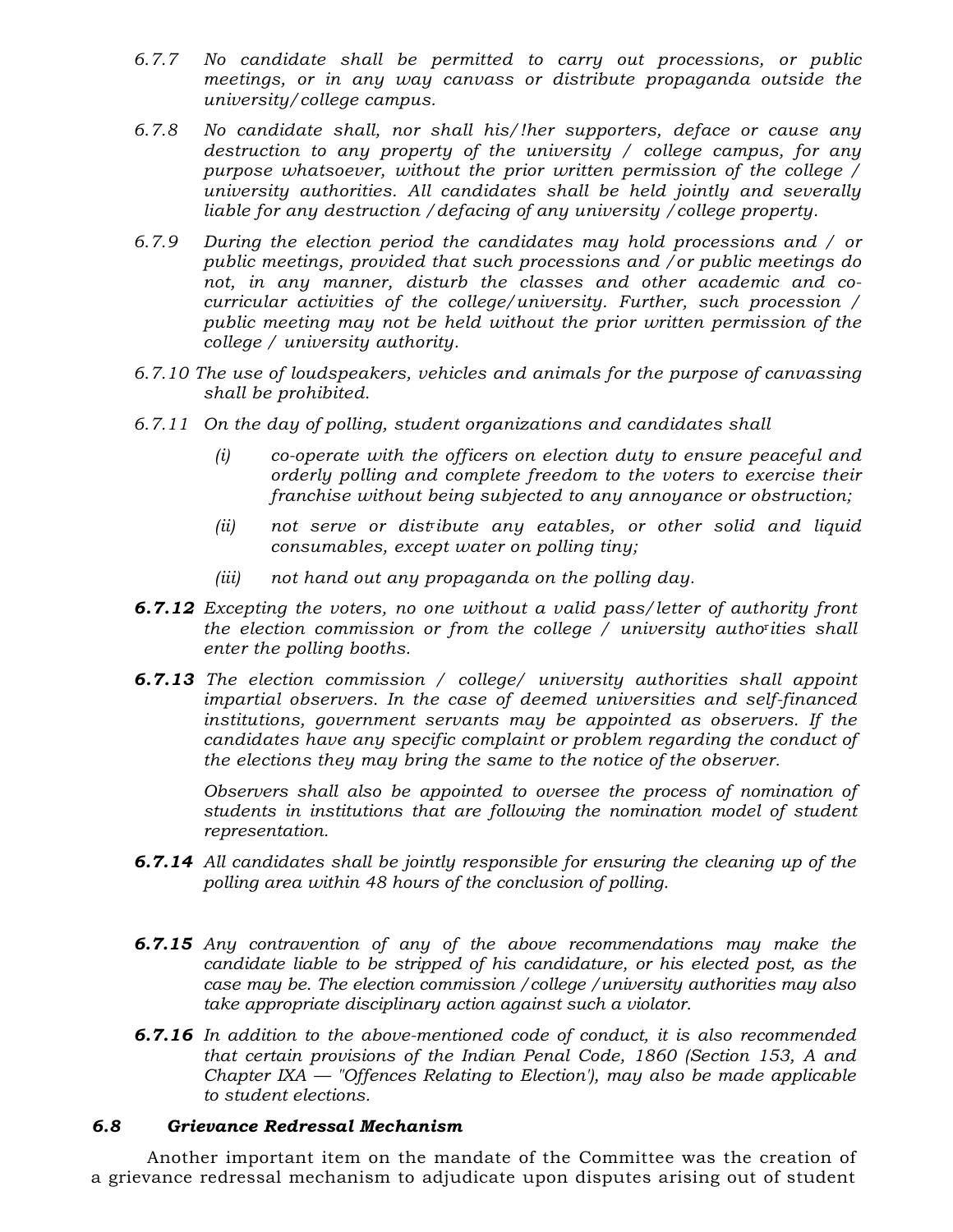elections. To this effect, the Committee strongly recommends the setting up of grievance redressal mechanisms / election courts on the following lines:

- **6.8.1** There should be a Grievances Redressed Cell with the Dean (Student Welfare) / teacher in charge of student affairs as its chairman. In addition, one senior faculty member, one senior administrative officer and two final year students — one boy and one girl (till the election results declared, students can be nominated on the basis of merit and/or participation in the co-curricular activities in the previous year). The grievance cell shall be mandated with the redressal of election-related grievances, including, but not limited to breaches of the code of conduct of elections and complaints relating to election-related expenditure. This cell would be the regular unit of the institution.
- **6.8.2** In pursuit of its duties, the grievance cell may prosecute violators of any aspect of the code of conduct or the rulings of the grievance cell. The grievance cell shall serve as the court of original jurisdiction. The institutional head shall have appellate jurisdiction over issues of law and fact in all cases or controversies arising out of the conduct of the elections in which the grievance cell has issued a final decision. Upon review, the institutional head may revoke or modify the sanctions /imposed by the grievance cell:
- **6.8.3** In carrying out the duties of the office, the Grievance cell shall conduct proceedings and hearings necessary to fulfill those duties. In executing those duties they shall have the authority:
	- (i) to issue a writ of subpoena to compel candidates, agents, and workers, and to request students to appear and give testimony, as well as produce necessary records; and
	- (ii) to inspect the financial reports of any candidate and make these records available for public scrutiny upon request.
- **6.8.4** Members of the Grievance cell are prohibited-from filing complaints. Any other student may file a complaint with the Grievance cell, within a period of 3 weeks from the date of declaration of results. All complaints must be filed under the name of the student filing the complaint. The Grievance cell shall act on all complaints within 24 hours after they are received by either dismissing then or calling a hearing.

# 6.8.5 The Grievance cell may dismiss a complaint if:

- (iii) the complaint was not filed within the time frame prescribed in Recommendation 8.4 above;
- $(iv)$  the complaint fails to state a cause of action for which relief may be granted;
- $(v)$  the complainant has not and / or likely will not suffer injury or damage.
- **6.8.6** If a complaint is not dismissed, then a hearing must be held. The Grievance cell shall inform, in writing, or via e-mail, the complaining party and all individuals or groups named in the complaint of the time and place of the hearing. The parties are not considered notified until they have received a copy of the complaint.
- **6.8.7** The hearing shall be held at the earliest possible time, but not within twenty-four (24) hours after receipt of the notice described above, unless all parties agree to waive the 24-hour time constraint.
- **6.8.8** At the time notice of a hearing is issued, the Grievance cell, by majority vote, may issue a temporary restraining order, if it determines that such action is necessary to prevent undue or adverse effects on any individual or entity. Any restraining order, once issued, will remain in effect until a decision of the Grievance cell is announced after the hearing or until rescinded by the Grievance cell.
- **6.8.9** All Grievance cell hearings, proceedings, and meetings must be open to the public.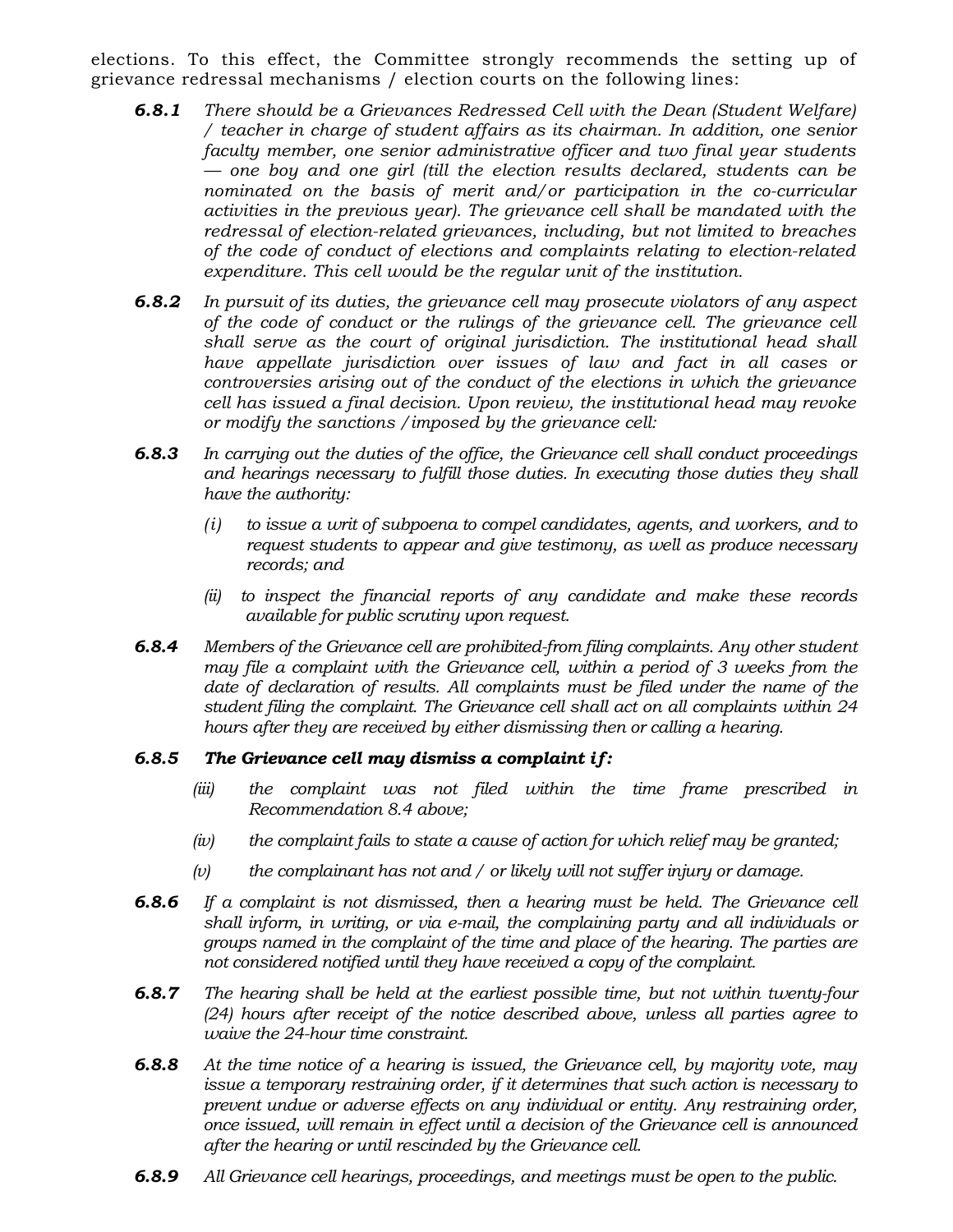- **6.8.10** All Parties of the Grievance cell hearing shall present themselves at the hearing, may be accompanied by any other student from which they can receive counsel, and have the option to be represented by that counsel.
- 6.8.11 For any hearing, a majority of sitting Grievance cell members must be in attendance with the Chair of the Grievance cell presiding. In the absence of the Chair, the responsibility to preside shall fall to an Grievance cell member designated by the Chair.
- **6.8.12** The Grievance cell shall determine the format for the hearing, but must require that both the complaining and responding parties appear physically before the board to discuss the issues through a complaint, answered, rebuttal, and rejoinder format. The purpose of the hearing is to gather the information necessary to make a decision, order, or ruling that will resolve an election dispute. To effectuate this purpose, the following rules should prevail at all hearings:
	- Complaining parties shall be allowed no more than two witnesses, however the Grievance cell may call witnesses as required. If said witnesses are unable to appear at the hearing, signed affidavits may be submitted at the Grievance cell Chair for the purpose of testifying by proxy.
	- All questions and discussions by the parties in dispute shall be directed to the Grievance cell.
	- There shall be no direct or cross-examination of any party or witness by complaining or responding parties during hearings.
	- Reasonable time limits may be set by the Grievance cell, provided they give fair and equal treatment to both sides.
	- The complaining party shall bear the burden of proof.
	- Decisions, orders, and rulings of the Grievance cell must be concurred to by a majority of the Grievance cell present and shall be announced as soon as possible after the hearing. The Grievance cell shall issue a written opinion of the ruling within 12 hours of announcement of the decision. The written opinion must set forth the findings of fact by the Grievance cell and the conclusions of law in support of it. Written opinions shall set a precedent for a time period of three election cycles for Grievance cell rulings, and shall guide the Grievance cell in its proceedings. Upon consideration of prior written opinions, the grievance cell may negate the decision, but must provide written documentation of reasons for doing so.
	- If the decision of the Grievance cell is appealed to the institutional head, the Grievance cell must immediately submit its ruling to the commission.
	- The Grievance cell shall select the remedy or sanction most appropriate to both the type and severity of the infraction, as well as the state of mind or intent of the violator as determined by the Grievance cell. Possible remedies and sanctions include, but are not limited to, fines, suspension of campaigning privileges, and disqualification from the election.
	- Any fine or total amount of fines against a candidate in an election cycle may not exceed the spending limit as defined herein above.
	- If after a hearing, the Grievance cell finds that provisions of this Code were violated by a candidate, or a candidate's agents or workers, the Grievance cell may restrict the candidate, or the candidates agents or workers, from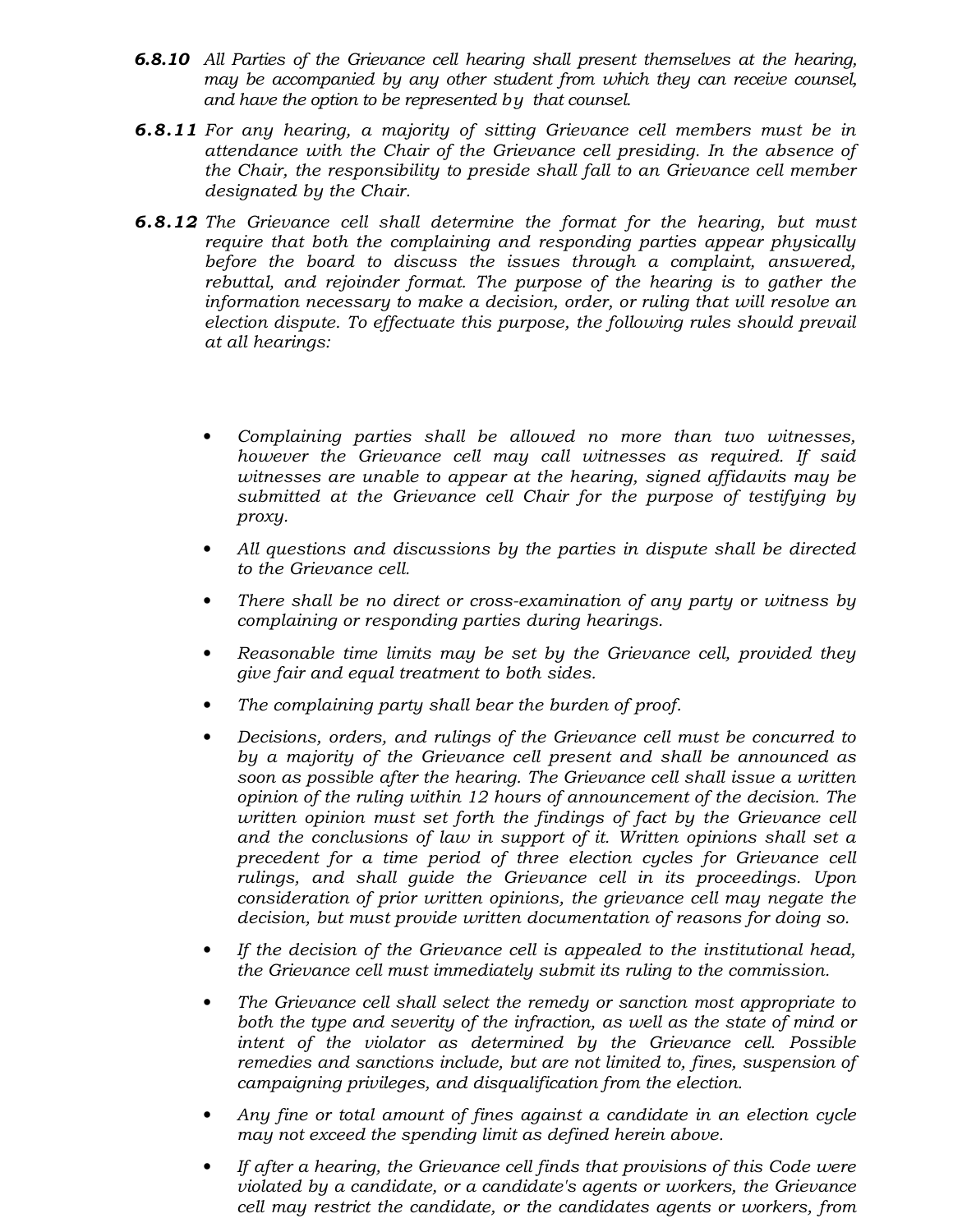engaging in some or all campaign activities for some or all of the remainder of the campaign. If an order is issued covering only part of the remaining campaign period, it shall take effect immediately so that after its termination, the candidate will have an opportunity to resume campaigning during the days immediately prior to and including the election days.

- If, after a hearing, the Grievance cell finds that provisions of either this Code or decisions, opinions, orders, or rulings of the Grievance cell have been willfully and blatantly violated by a candidate, or a candidate's agents or workers, the Grievance cell may disqualify the candidate.
- Any party adversely affected by a decision of the Grievance cell may file an appeal with the institutional head within twenty-four (24) hours after the adverse decision is announced. The institutional head shall have discretionary appellate jurisdiction over the Grievance cell in all cases in which error on the part of the Grievance cell is charged.
- The decision of the Grievance cell shall stand and shall have full effect until the appeal is heard and decided by the institutional head.
- The institutional head shall hear appeals of Grievance cell rulings as soon as possible, but not within twenty-four (24) hours after the Grievance cell delivers to the Appellant and the institutional head a copy of its written opinion in the case. Appeal may be heard prior to this time, but only if the Appellant waives the right to a written opinion and the institutional head agrees to accept the waiver.
- The institutional head can issue suitable orders to suspend or halt the operation of the ruling issued by the Grievance cell until the appeals are decided.
- The institutional head shall review findings of the Grievance cell when appealed. The Institutional head may affirm or overturn the decision of the Grievance Cell, or modify the sanctions imposed.

# 6.9 Maintaining Law and Order on the Campus during the Election Process

 In addition to the code of conduct prescribed above, it is important that the College/ University authorities resort to the assistance of the police in the event of any unlawful activity occurring not only during the elections, but also otherwise. The Committee on the Working of Central Universities gave a similar recommendation. However, it is observed that colleges / universities more often than not refrain from taking police assistance to deal with campus violence and lawlessness on the ground that the reputation of the university / college would be adversely affected. The Committee does not agree with this line of thought. In the words of the Committee on the Working of Central Universities:

> **2.44** There is a strange hangover of the colonial period when politics of freedorn was combated with the help of the police force that university "autonomy" is supposed to be violated if the police is called in. We believe that the police is a part of civil law and order machinery, and it should be as much available to protect lives, property and functioning of the university as is available to any other establishment in the country. If the university is working normally or within defined bounds of tension naturally there is no need for the police; but if it becomes disturbed by exceeding certain limits, as suggested above, the blame, if any, for causing the police to come in for protection would squarely lie with those who created the